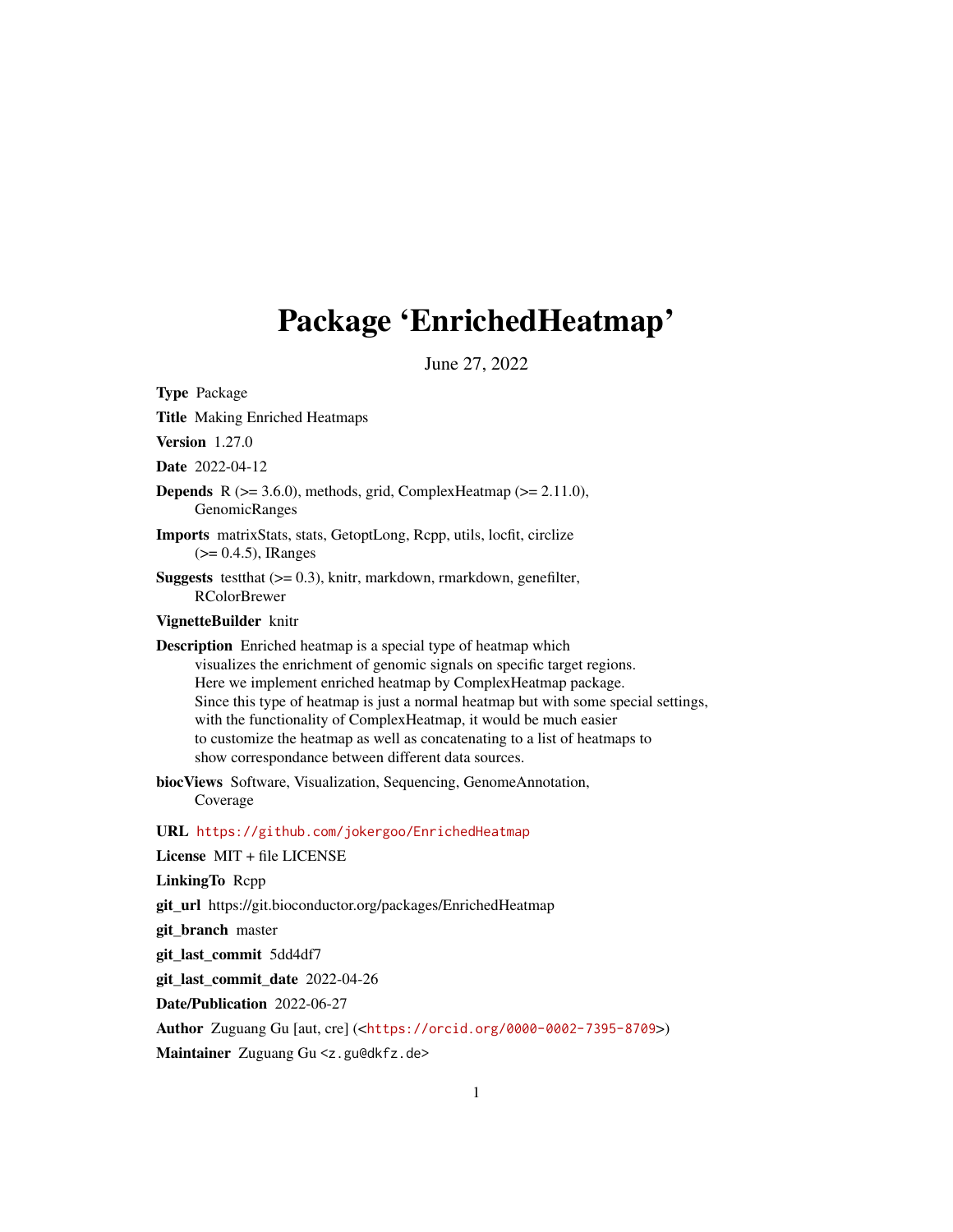# <span id="page-1-0"></span>R topics documented:

| 3   |
|-----|
| 5   |
| -6  |
| - 6 |
| - 8 |
|     |
|     |
|     |
|     |
|     |
|     |
|     |
|     |
|     |
|     |
|     |

#### **Index** [21](#page-20-0)

<span id="page-1-1"></span>anno\_enriched *Annotation Function to Show the Enrichment*

# Description

Annotation Function to Show the Enrichment

#### Usage

```
anno\_enriched(gp = gpar(col = "red"), pos\_line = NULL, pos\_line\_gp = NULL,ylim = NULL, value = c("mean", "sum", "abs_mean", "abs_sum"),
   yaxis = TRUE, axis = yaxis, axis_param = list(side = "right"),
   show_error = FALSE, height = unit(2, "cm"), ...
```
# Arguments

| gp          | Graphic parameters. There are two non-standard parameters: neg_col and<br>pos_col. If these two parameters are defined, the positive signals and negatie<br>signals are visualized separatedly. The graphic parameters can be set as vectors<br>when the heatmap or heatmap list is split into several row clusters. |
|-------------|----------------------------------------------------------------------------------------------------------------------------------------------------------------------------------------------------------------------------------------------------------------------------------------------------------------------|
| pos_line    | Whether draw vertical lines which represent positions of target?                                                                                                                                                                                                                                                     |
| pos_line_gp | Graphic parameters for the position lines.                                                                                                                                                                                                                                                                           |
| ylim        | Ranges on y-axis. By default it is inferred from the data.                                                                                                                                                                                                                                                           |
| value       | The method to summarize signals from columns of the normalized matrix.                                                                                                                                                                                                                                               |
| yaxis       | Deprecated, use axis instead.                                                                                                                                                                                                                                                                                        |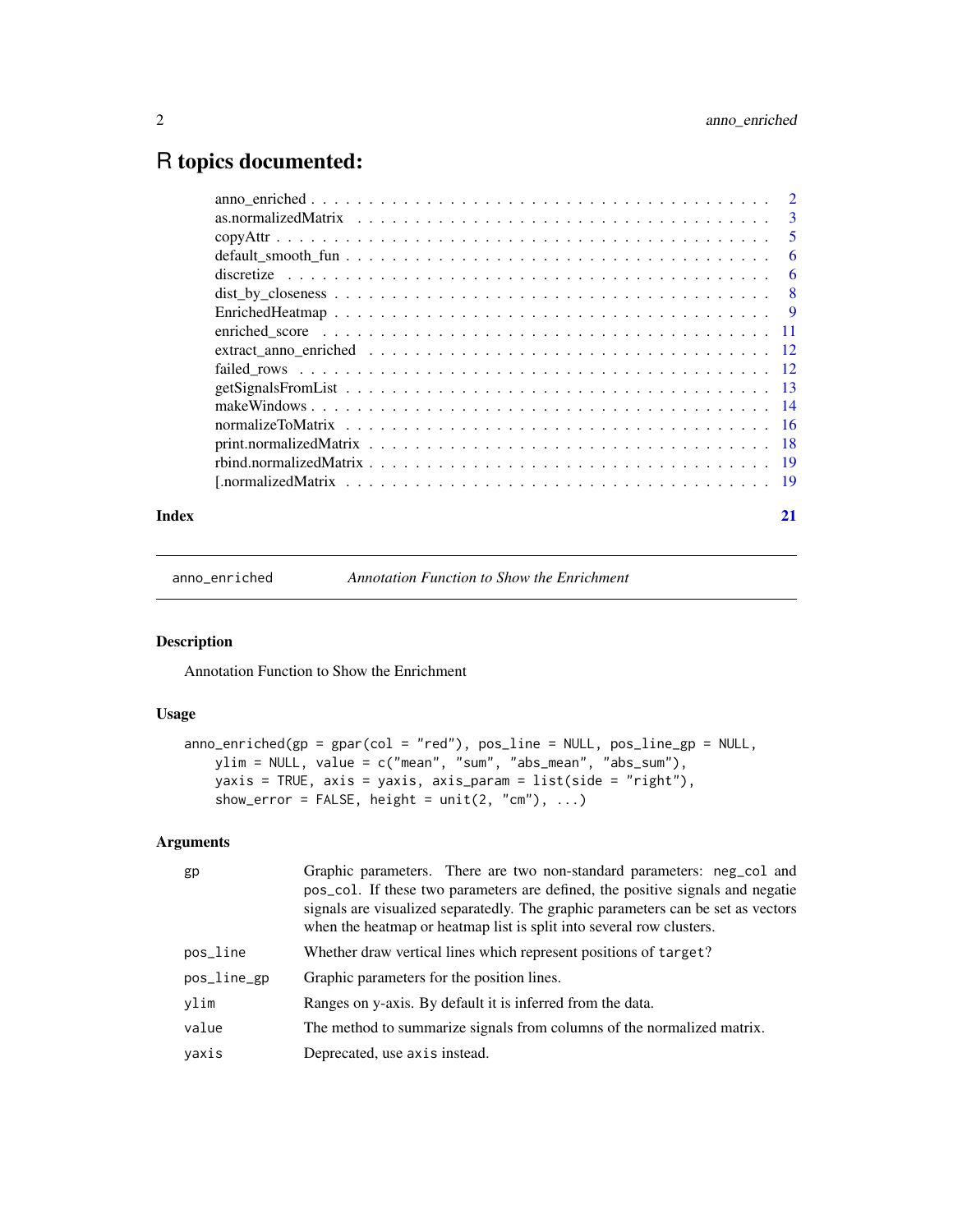<span id="page-2-0"></span>

| axis       | Whether show axis?                                                                                                                                                      |
|------------|-------------------------------------------------------------------------------------------------------------------------------------------------------------------------|
| axis_param | parameters for controlling axis. See default_axis_param for all possible set-<br>tings and default parameters.                                                          |
| show_error | Whether show error regions which are one standard error to the mean value?<br>Color of error area is same as the corresponding lines with 75 percent trans-<br>parency. |
| height     | Height of the annotation.                                                                                                                                               |
| $\ddotsc$  | Other arguments.                                                                                                                                                        |

#### Details

This annotation functions shows mean values (or depends on the method set in value argument) of columns in the normalized matrix which summarises the enrichment of the signals to the targets.

If rows are splitted, the enriched lines are calculated for each row cluster and there will also be multiple lines in this annotation viewport.

It should only be placed as column annotation of the enriched heatmap.

# Value

A column annotation function which should be set to top\_annotation argument in [EnrichedHeatmap](#page-8-1).

#### Author(s)

Zuguang Gu <z.gu@dkfz.de>

#### Examples

```
load(system.file("extdata", "chr21_test_data.RData", package = "EnrichedHeatmap"))
tss = promoters(genes, upstream = 0, downstream = 1)
mat1 = normalizeToMatrix(H3K4me3, tss, value_column = "coverage",
    extend = 5000, mean_mode = "w0", w = 50, keep = c(0, 0.99))
EnrichedHeatmap(mat1, col = c("white", "red"), name = "H3K4me3",
    top_annotation = HeatmapAnnotation(lines = anno_enriched(gp = gpar(col = 2:4))),
    km = 3, row_title_rot = 0)
```
as.normalizedMatrix *Convert a Normal Matrix to a normalizedMatrix Object*

#### Description

Convert a Normal Matrix to a normalizedMatrix Object

#### Usage

```
as.normalizedMatrix(mat, k_upstream = 0, k_downstream = 0, k_target = 0,
   extend, signal_name = "signals", target_name = "targets",
   background = NA, smooth = FALSE, smooth_fun = default_smooth_fun,
   keep = c(0, 1), trim = NULL)
```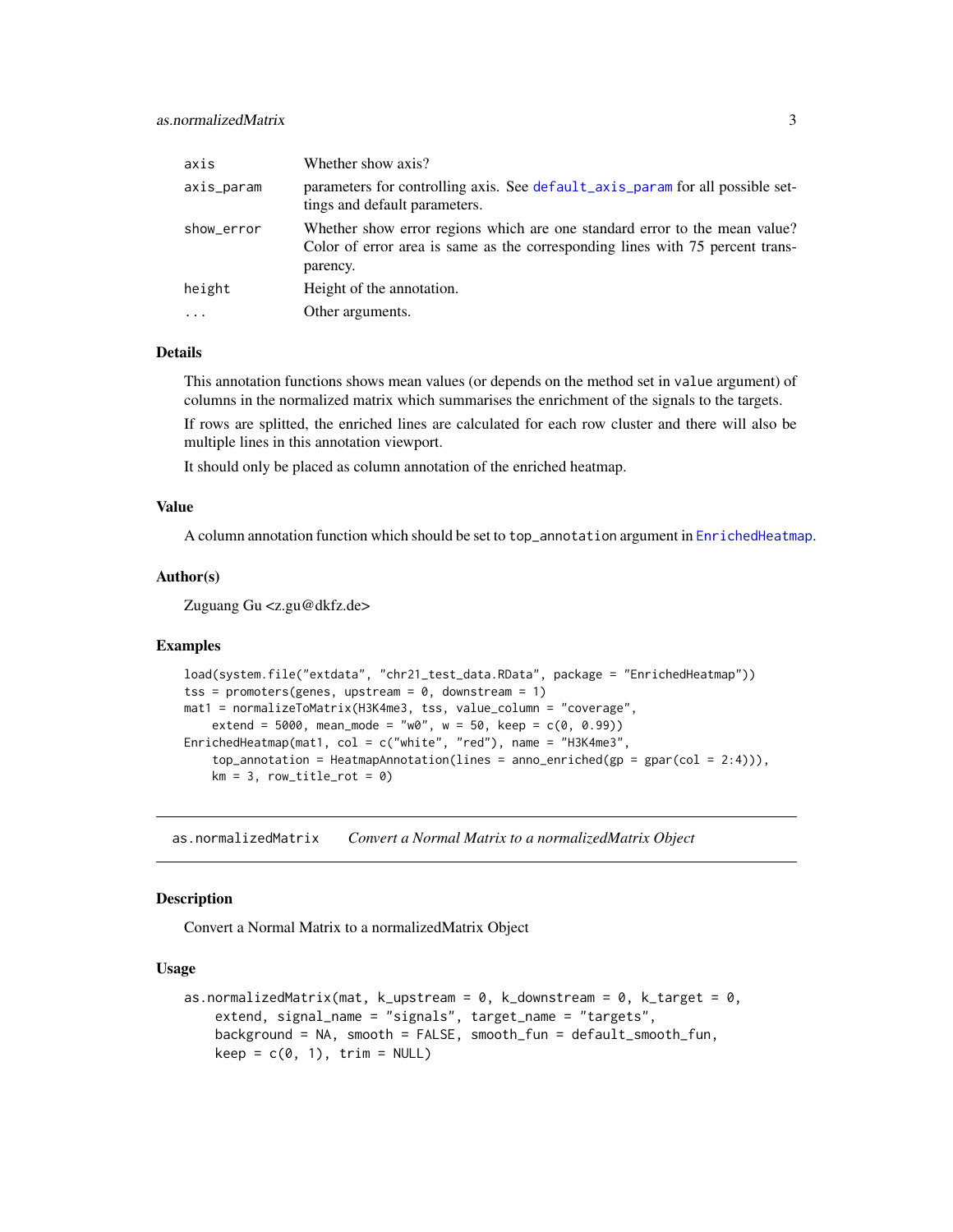# <span id="page-3-0"></span>Arguments

| mat          | A matrix generated by other software.                                                                                                                                                                                                                                                                                                                                                                  |
|--------------|--------------------------------------------------------------------------------------------------------------------------------------------------------------------------------------------------------------------------------------------------------------------------------------------------------------------------------------------------------------------------------------------------------|
| k_upstream   | Number of windows in the upstream.                                                                                                                                                                                                                                                                                                                                                                     |
| k_downstream | Number of windows in the downstream.                                                                                                                                                                                                                                                                                                                                                                   |
| k_target     | Number of windows in the target.                                                                                                                                                                                                                                                                                                                                                                       |
| extend       | Extension to the target. The length should be 1 (if one of $k$ _upstream or<br>k_downstream is zero). or 2 (if both of k_upstream and k_downstream are<br>non-zero).                                                                                                                                                                                                                                   |
| signal_name  | The name of signal regions. It is only used for printing the object.                                                                                                                                                                                                                                                                                                                                   |
| target_name  | The name of the target names. It is only used for printing the object.                                                                                                                                                                                                                                                                                                                                 |
| background   | The background value in the matrix.                                                                                                                                                                                                                                                                                                                                                                    |
| smooth       | Whether apply smoothing on rows in the matrix.                                                                                                                                                                                                                                                                                                                                                         |
| smooth_fun   | The smoothing function that is applied to each row in the matrix. This self-<br>defined function accepts a numeric vector (may contain NA values) and returns<br>a vector with same length. If the smoothing is failed, the function should call<br>stop to throw errors so that normalizeToMatrix can catch how many rows are<br>failed in smoothing. See the default default_smooth_fun for example. |
| keep         | Percentiles in the normalized matrix to keep. The value is a vector of two per-<br>cent values. Values less than the first percentile is replaces with the first pen-<br>centile and values larger than the second percentile is replaced with the second<br>percentile.                                                                                                                               |
| trim         | Deprecated, please use keep instead.                                                                                                                                                                                                                                                                                                                                                                   |
|              |                                                                                                                                                                                                                                                                                                                                                                                                        |

# Details

If users use the matrix from other software, they can use this function to convert it to the normalizedMatrix object and visualize it afterwards.

# Value

A normalizedMatrix object.

# Author(s)

z.gu@dkfz.de

# Examples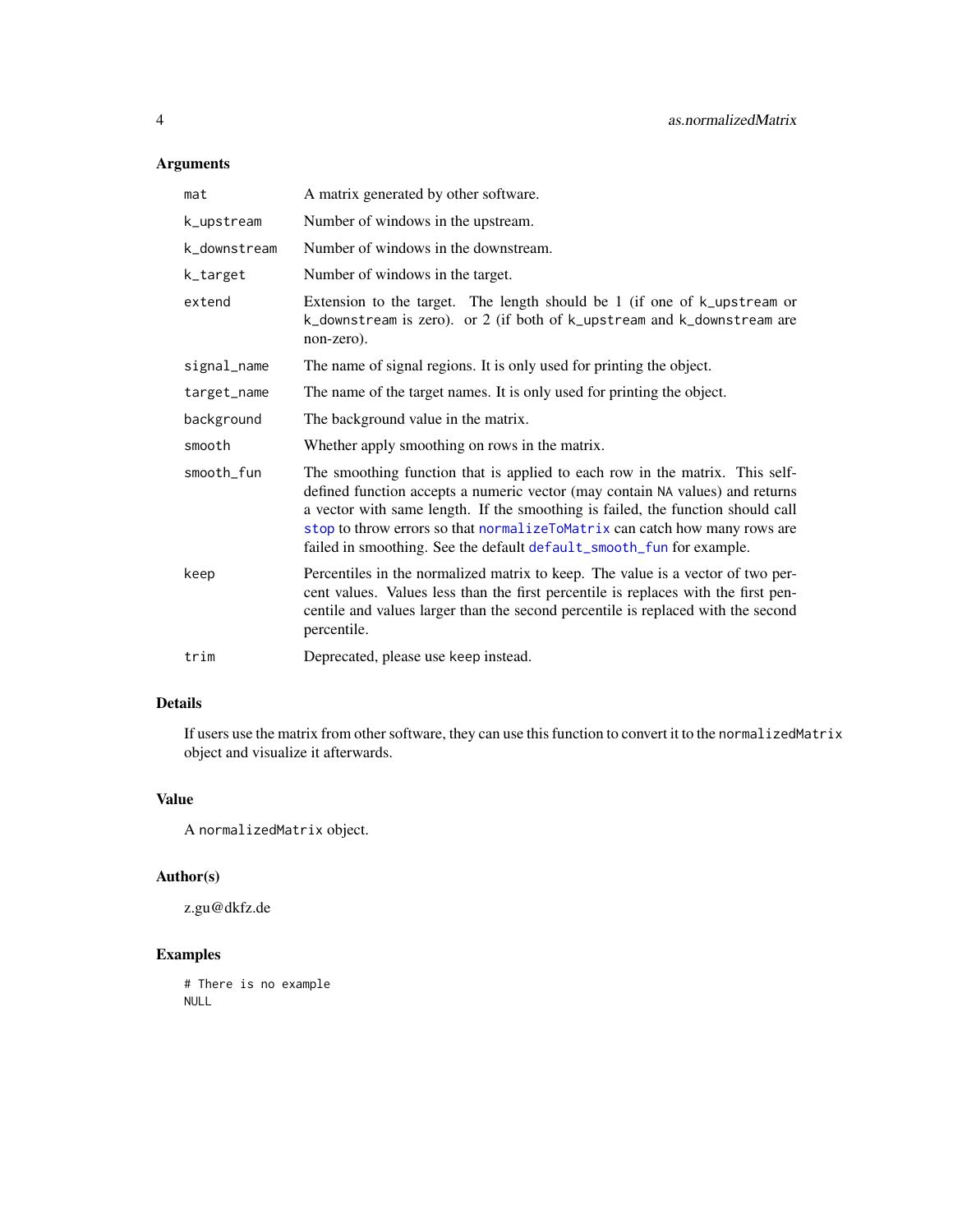<span id="page-4-0"></span>

### Description

Copy Attributes to Another Object

#### Usage

copyAttr(x, y)

#### Arguments

| X        | Object 1. |
|----------|-----------|
| <b>V</b> | Object 2. |

# Details

The [normalizeToMatrix](#page-15-1) object is actually a matrix but with more additional attributes attached. When manipulating such matrix, there are some circumstances that the attributes are lost. This function is used to copy these specific attributes when dealing with the matrix.

# Author(s)

Zuguang Gu <z.gu@dkfz.de>

#### Examples

```
gr = GRanges(seqnames = c("chr5", "chr5"),ranges = IRanges(start = c(98, 98),
                 end = c(104, 104)))
target = GRanges(seqnames = "chr5",
ranges = IRanges(start = 100,
             end = 100))
mat1 = normalizeToMatrix(gr, target, extend = 6, w = 1)# attributes removed and you cannot use it for EnrichedHeatmap()
mat2 = mat1[]# copy attributes to mat2 and now mat3 can be used for EnrichedHeatmap()
mat3 = copyAttr(mat1, mat2)
```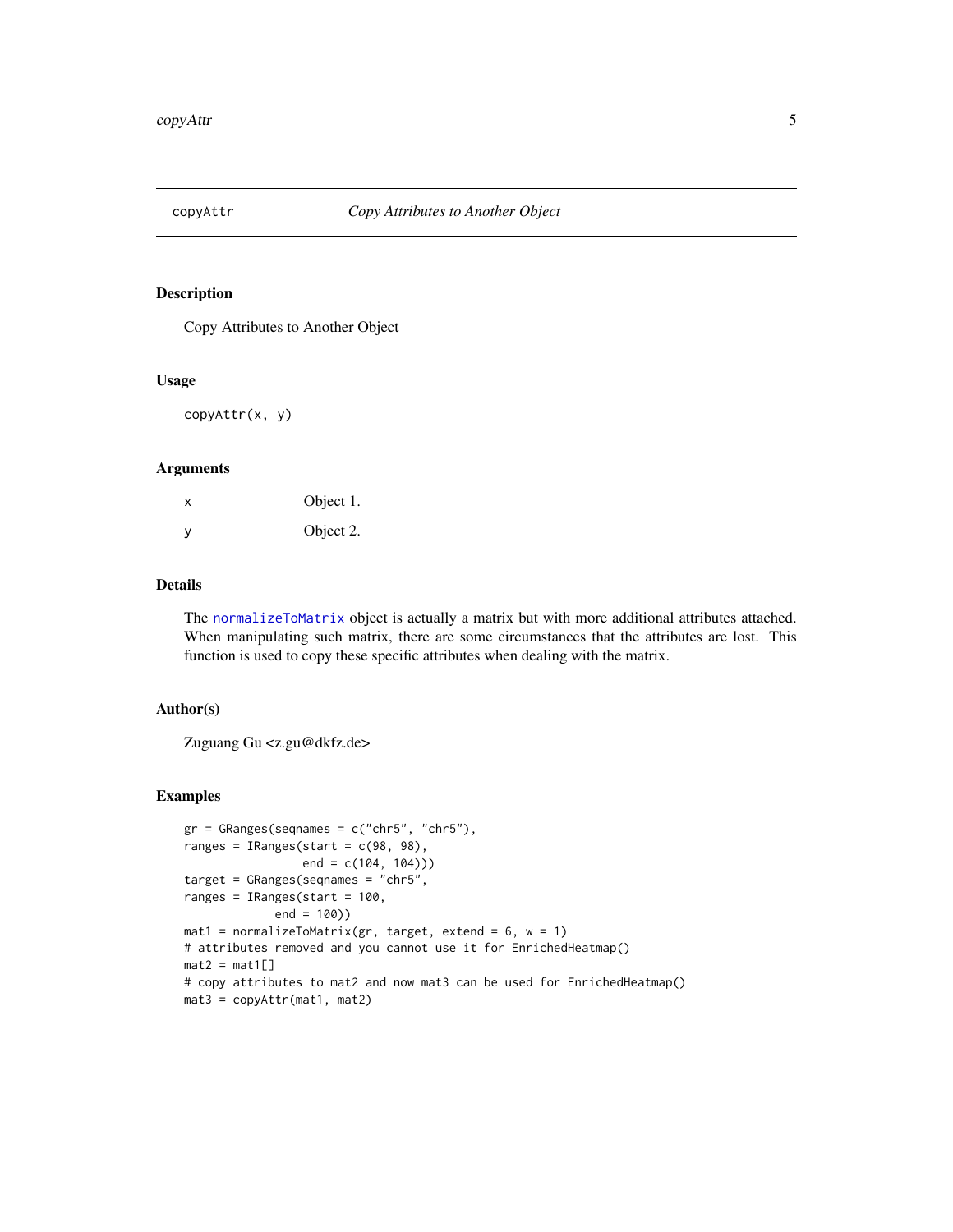<span id="page-5-1"></span><span id="page-5-0"></span>default\_smooth\_fun *Default Smoothing function*

# Description

Default Smoothing function

# Usage

```
default_smooth_fun(x)
```
#### Arguments

x Input numeric vector.

# Details

The smoothing function is applied to every row in the normalized matrix. For this default smoothing function, [locfit](#page-0-0) is first tried on the vector. If there is error, [loess](#page-0-0) smoothing is tried afterwards. If both smoothing are failed, there will be an error.

# Author(s)

Zuguang Gu <z.gu@dkfz.de>

#### Examples

# There is no example NULL

#### Description

Discretize a Continuous Matrix to a Discrete Matrix

# Usage

```
discretize(mat, rule, right_closed = FALSE)
```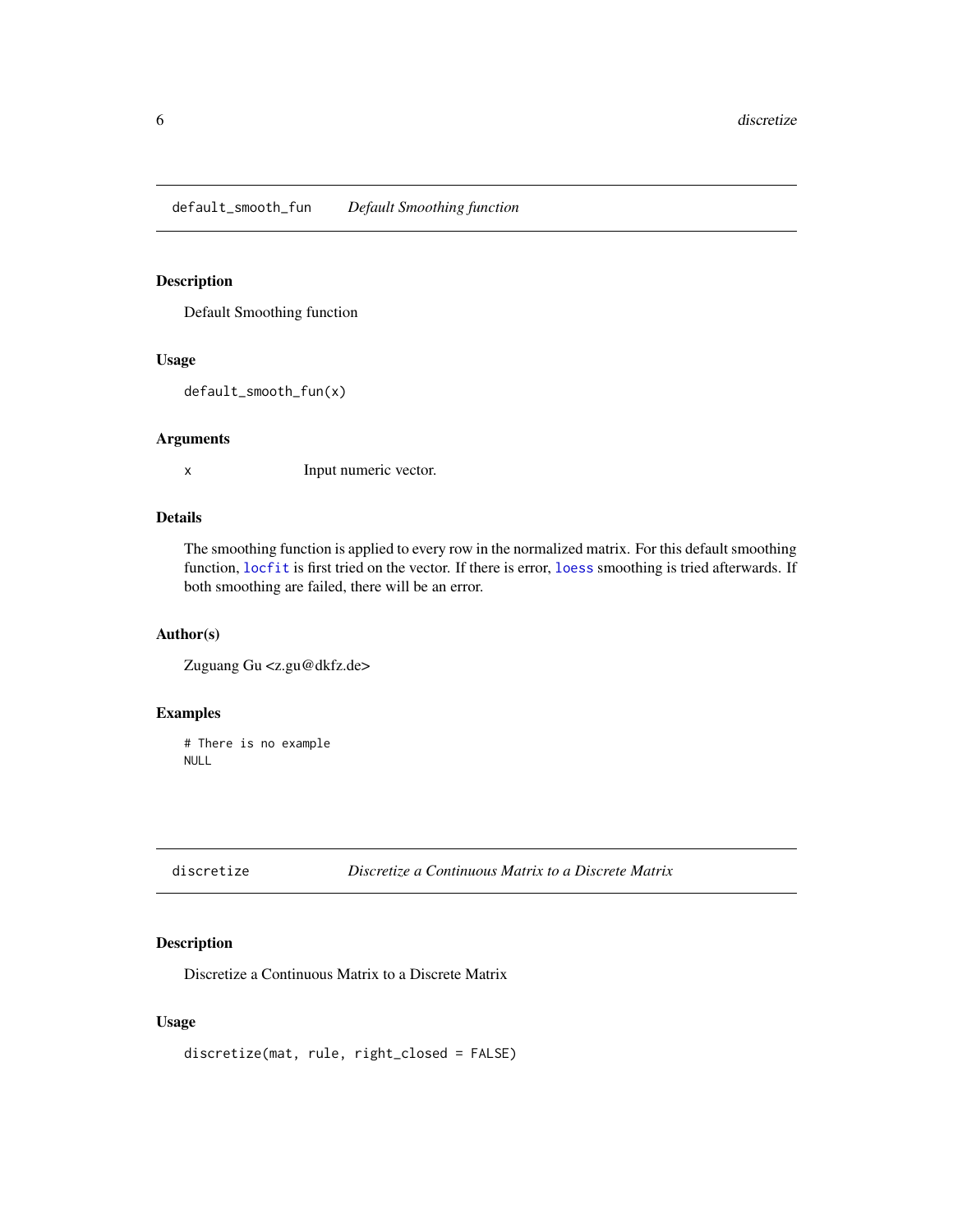#### <span id="page-6-0"></span>discretize **7**

#### Arguments

| mat  | A normalize matrix from normalizeToMatrix.                                                                                                                                         |
|------|------------------------------------------------------------------------------------------------------------------------------------------------------------------------------------|
| rule | A list of intervals which provide mapping between continuous values to dis-<br>crete values. Note the order of intervals determines the order of corresponding<br>discrete levels. |
|      | right_closed Is the interval right closed?                                                                                                                                         |

# Details

Assuming we have a normalized matrix with both positive values and negative values, we only want to see the enrichment of the windows/regions showing significant positive values and negative values and we are only interested in the direction of the values while not the value itself, then we can define the rule as:

rule = list( "positive" =  $c(0.5, Inf)$ , "negative" =  $c(-Inf, -0.5)$  $\lambda$ 

And we can convert the continuous matrix to a discrete matrix and visualize it:

```
mat2 = discretize(mat, rule)
EnrichedHeatmap(mat2, col = c("positive" = "red", "negative" = "green"))
```
Another example is to discretize the signals to discrete levels according to the intensities:

```
rule = list(
    "very_high" = c(100, Inf),
    "high" = c(50, 100),
    "intermediate" = c(25, 50),
    "low" = c(1e-6, 25))
```
# Author(s)

Zuguang Gu <z.gu@dkfz.de>

# Examples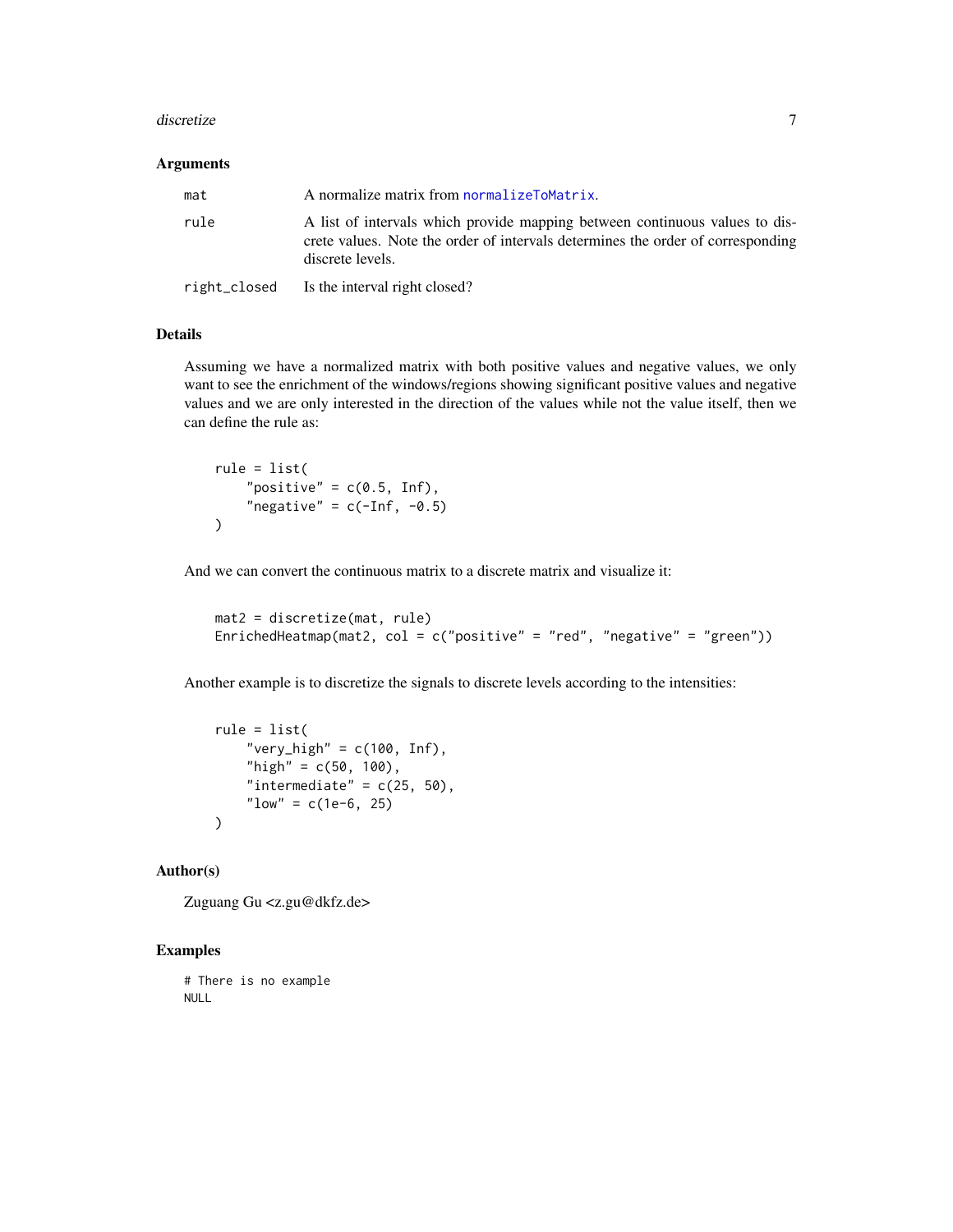# <span id="page-7-0"></span>Description

Distance by Closeness

### Usage

```
dist_by_closeness(mat)
```
#### Arguments

mat A numeric matrix where the distance is calculated by rows.

# Details

For two rows in the matrix, assume  $x_1, x_2, ..., x_n$  are the column index of none-zero values in row 1 and  $y_1$ ,  $y_2$ , ...  $y_n$  are the column index for non-zero values in row 2, the distance between the two rows based on the closeness is calculated as:

 $d_{\text{c}}$ loseness = sum\_i sum\_j(|x\_i - y\_j|) / (n\_1\*n\_2)

#### Value

A [dist](#page-0-0) object.

#### Author(s)

Zuguang Gu <z.gu@dkfz.de>

#### Examples

 $x1 = c(0, 0, 0, 0, 1, 1, 1, 0, 0, 0)$  $x2 = c(0, 0, 0, 1, 1, 1, 0, 0, 0, 0)$  $x3 = c(1, 0, 0, 0, 1, 1, 0, 0, 0, 0)$  $m =$  rbind(x1, x2, x3) dist(m) dist\_by\_closeness(m)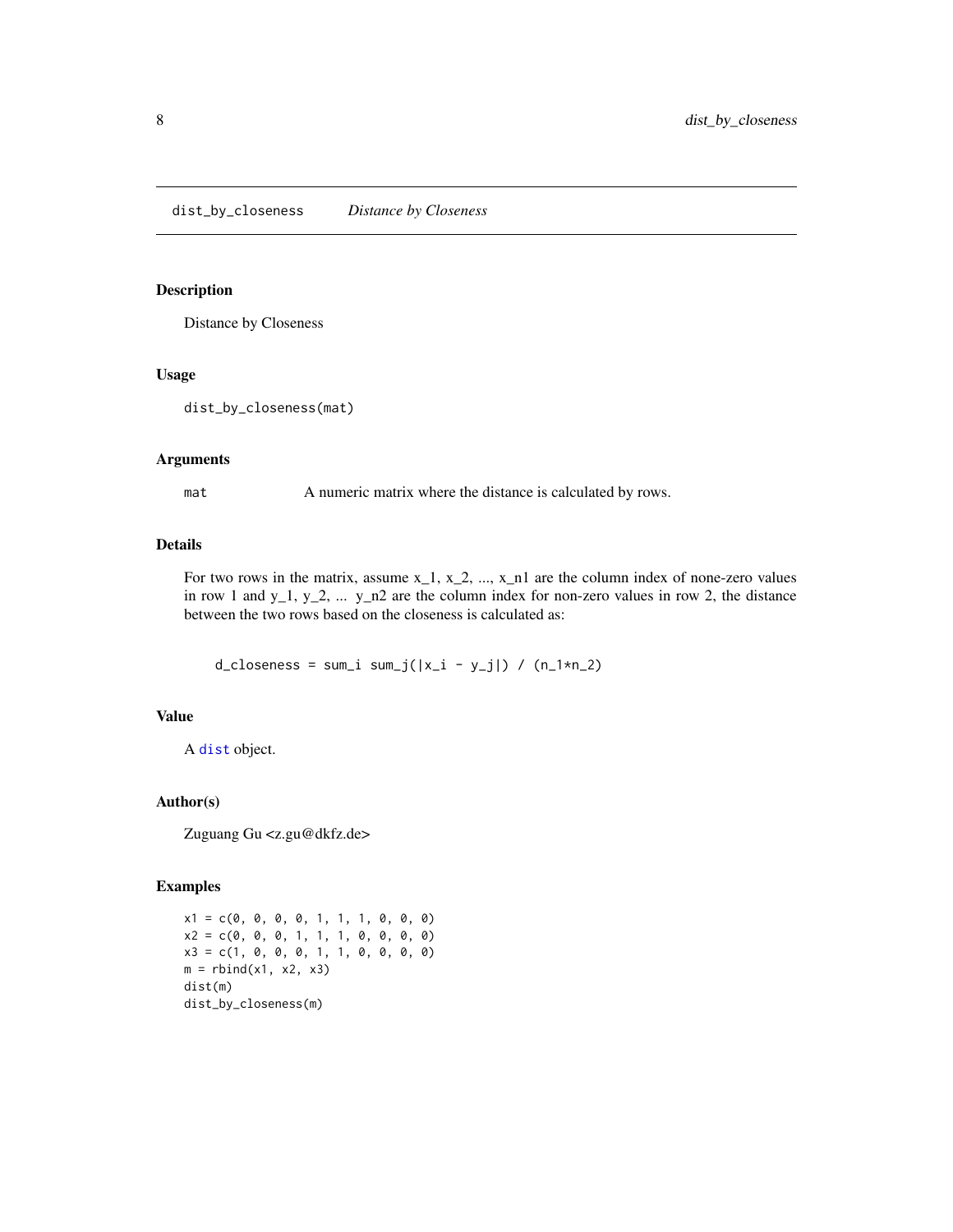<span id="page-8-1"></span><span id="page-8-0"></span>

# Description

Constructor Method for the Enriched Heatmap

# Usage

EnrichedHeatmap(mat, col,

```
top_annotation = HeatmapAnnotation(enriched = anno_enriched()),
row_order = order(enriched_score(mat), decreasing = TRUE),
pos_line = TRUE,
pos\_line\_gp = gpar(lty = 2),
axis_name = NULL,
axis_name\_rot = 0,
axis_name\_gp = gpar(fontsize = 10),
border = TRUE,
cluster_rows = FALSE,
row_dend_reorder = -enriched_score(mat),
show_row_dend = FALSE,
show_row_names = FALSE,
heatmap_legend_param = list(),
...)
```
# Arguments

| A matrix which is returned by normalizeToMatrix.                                                                                                                                                                                                                                                                                                                             |
|------------------------------------------------------------------------------------------------------------------------------------------------------------------------------------------------------------------------------------------------------------------------------------------------------------------------------------------------------------------------------|
| Color settings. If the signals are categorical, color should be a vector with cate-<br>gory levels as names.                                                                                                                                                                                                                                                                 |
| top_annotation A special annotation which is always put on top of the enriched heatmap and is<br>constructed by anno_enriched.                                                                                                                                                                                                                                               |
| Row order. Default rows are ordered by enriched scores calculated from enriched_score.                                                                                                                                                                                                                                                                                       |
| Whether draw vertical lines which represent the positions of target?                                                                                                                                                                                                                                                                                                         |
| Graphic parameters for the position lines.                                                                                                                                                                                                                                                                                                                                   |
| Names for axis which is below the heatmap. If the targets are single points,<br>axis_name is a vector of length three which corresponds to upstream, target<br>itself and downstream. If the targets are regions with width larger than 1,<br>axis_name should be a vector of length four which corresponds to upstream,<br>start of targets, end of targets and downstream. |
| Rotation for axis names.                                                                                                                                                                                                                                                                                                                                                     |
| Graphic parameters for axis names.                                                                                                                                                                                                                                                                                                                                           |
| Whether show the border of the heatmap?                                                                                                                                                                                                                                                                                                                                      |
|                                                                                                                                                                                                                                                                                                                                                                              |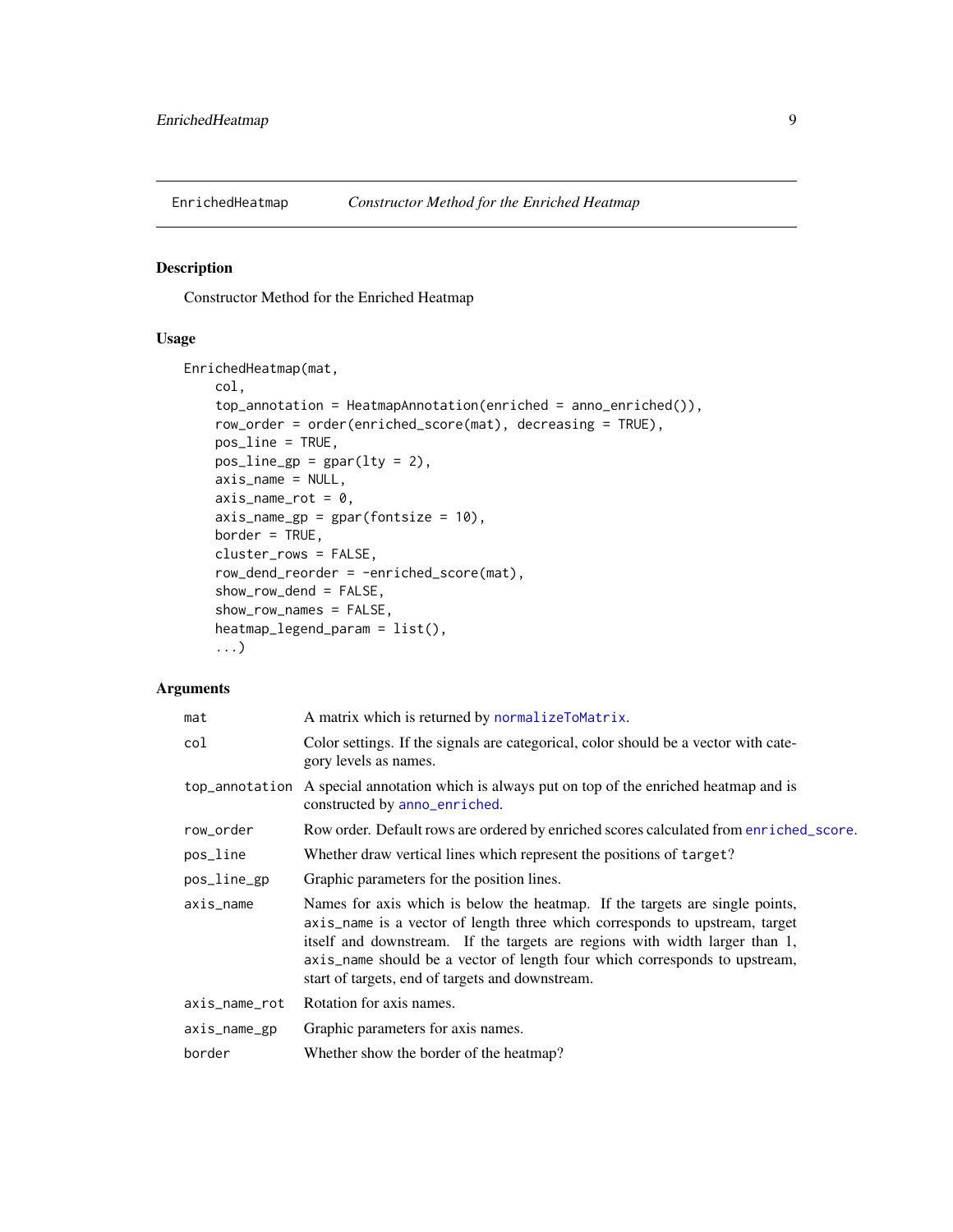<span id="page-9-0"></span>

| cluster_rows         | Clustering on rows are turned off by default.                                               |
|----------------------|---------------------------------------------------------------------------------------------|
| show_row_dend        | Whether show dendrograms on rows if hierarchical clustering is applied on<br>rows?          |
| row_dend_reorder     |                                                                                             |
|                      | Weight for reordering the row dendrogram. It is reordered by enriched scores<br>by default. |
|                      | show_row_names Whether show row names?                                                      |
| heatmap_legend_param |                                                                                             |
|                      | A list of settings for heatmap legends, at and labels can not be set here.                  |
| $\ddots$ .           | Other arguments passed to Heatmap.                                                          |

#### Details

The enriched heatmap is essentially a normal heatmap but with several special settings. Following parameters are set with pre-defined values:

cluster\_columns enforced to be FALSE show\_column\_names enforced to be FALSE bottom\_annotation enforced to be NULL

[EnrichedHeatmap](#page-8-1) calls [Heatmap](#page-0-0), thus, most of the arguments in [Heatmap](#page-0-0) are usable in [EnrichedHeatmap](#page-8-1) such as to apply clustering on rows, or to split rows by a data frame or k-means clustering. Users can also add more than one heatmaps by + operator. Enriched heatmaps and normal heatmaps can be concatenated mixed.

For detailed demonstration, please go to the vignette.

# Value

A [Heatmap-class](#page-0-0) object.

# Author(s)

Zuguang Gu <z.gu@dkfz.de>

#### Examples

```
load(system.file("extdata", "chr21_test_data.RData", package = "EnrichedHeatmap"))
mat3 = normalizeToMatrix(meth, cgi, value_column = "meth", mean_mode = "absolute",
    extend = 5000, w = 50, smooth = TRUE)
EnrichedHeatmap(mat3, name = "methylation", column_title = "methylation near CGI")
EnrichedHeatmap(mat3, name = "meth1") + EnrichedHeatmap(mat3, name = "meth2")
# for more examples, please go to the vignette
```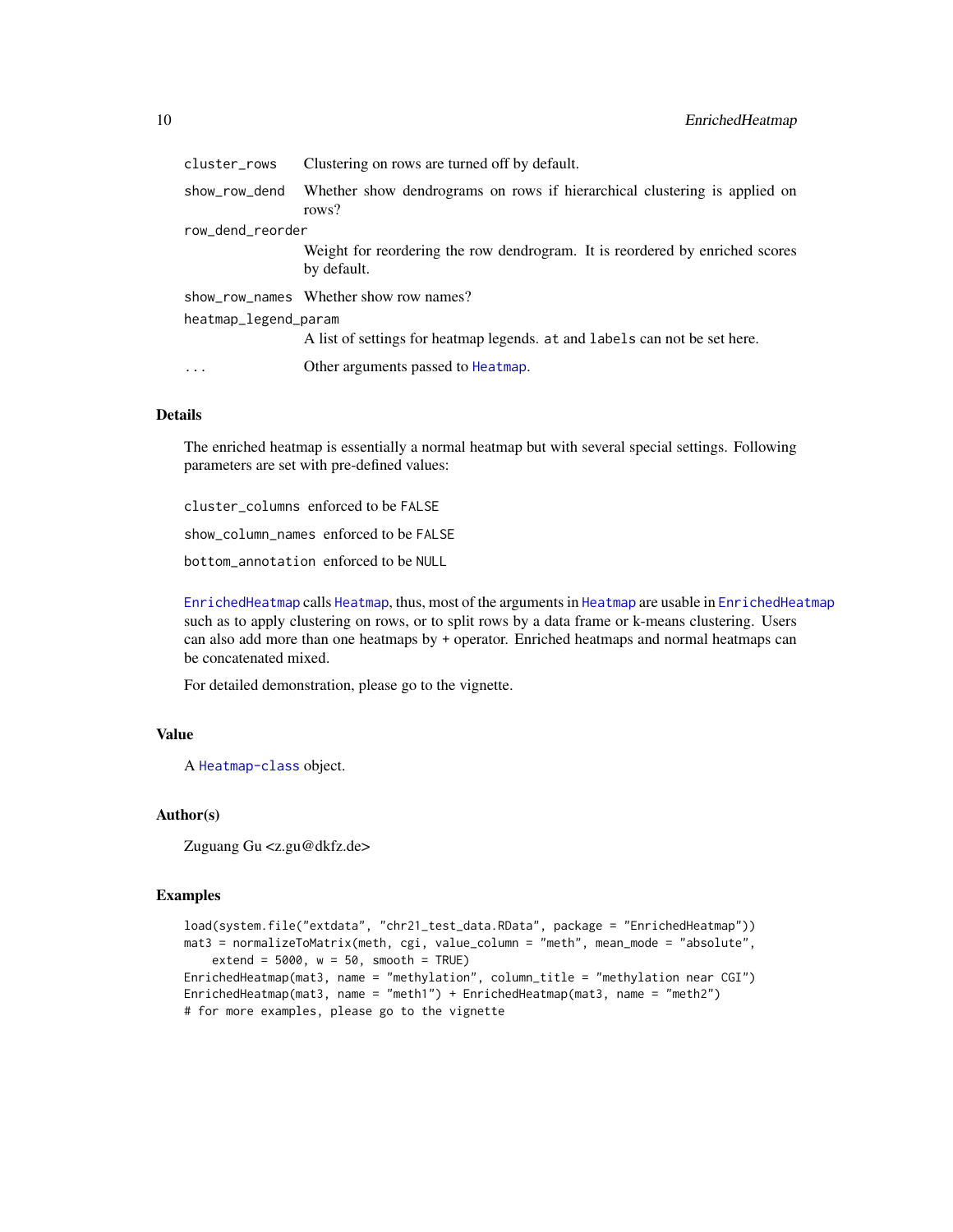<span id="page-10-1"></span><span id="page-10-0"></span>enriched\_score *Enriched Scores*

#### Description

Enriched Scores

# Usage

enriched\_score(mat)

#### Arguments

mat A normalized matrix from [normalizeToMatrix](#page-15-1).

#### Details

The function calculates how the signal is enriched in the target by weighting the distance to the target.

For a numeric vector, assume the vector is denoted as combination of three sub-vectors  $c(x1, x2)$ , x3) with length n1, n2 and n3, where x1 are data points in upstream windows, x2 are data points in target windows and x3 are data points in downstream windows, the enriched score is calcualted as

 $sum(x_1^3 * i/n1) + sum(x_2^3 * (n3 - i + 1)/n3) + sum(x_2^2 * abs(n2/2 - abs(k - n2/2)))$ 

where the first two terms are the distance to the start or end position of the target by weighting the distance to the position that if it is closer to the start or end position of the target, it has higher weight. The second term weight the distance to the center point of the target and similar, if it is closer to the center position, it has higher weight.

#### Value

A numeric vector.

# Author(s)

Zuguang Gu <z.gu@dkfz.de>

# Examples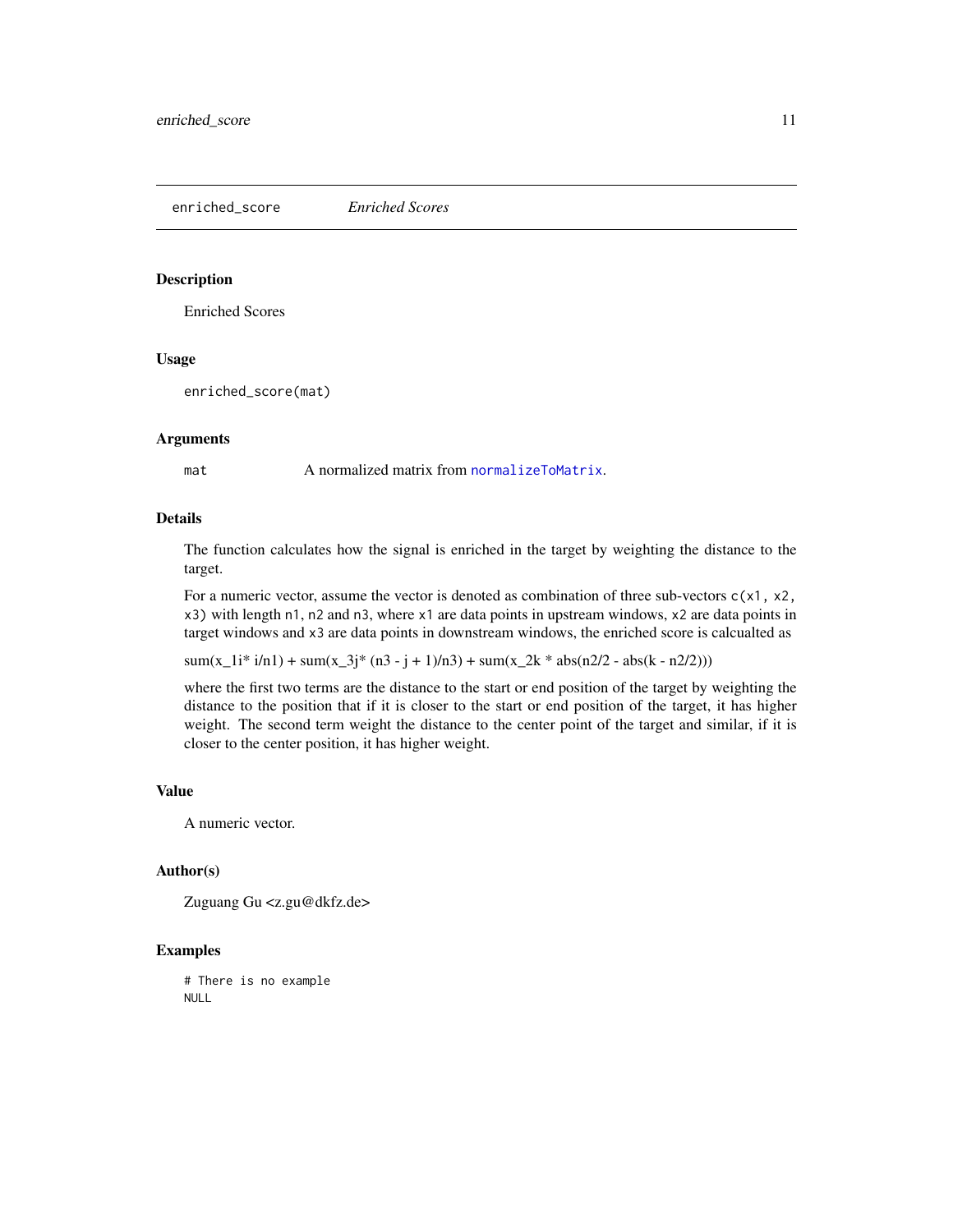<span id="page-11-0"></span>extract\_anno\_enriched *Extarct Enrichment Annotation Graphics as a Separated Plot*

# Description

Extarct Enrichment Annotation Graphics as a Separated Plot

### Usage

```
extract_anno_enriched(ht_list, which = NULL, newpage = TRUE, padding = NULL)
```
# Arguments

| ht_list | The heatmap list returned by draw, HeatmapList-method.                                                                                  |
|---------|-----------------------------------------------------------------------------------------------------------------------------------------|
| which   | The index of enriched heatmap in the heatmap list. The value can be an integer<br>index or a character index (the name of the heatmap). |
| newpage | Whether call grid. newpage to create a new page?                                                                                        |
| padding | Padding of the plot.                                                                                                                    |

# Details

The extracted plot is exactly the same as that on the enriched heatmap.

# Author(s)

Zuguang Gu <z.gu@dkfz.de>

# Examples

# There is no example NULL

failed\_rows *Indices of Rows Failed from Smoothing*

# Description

Indices of Rows Failed from Smoothing

#### Usage

failed\_rows(m)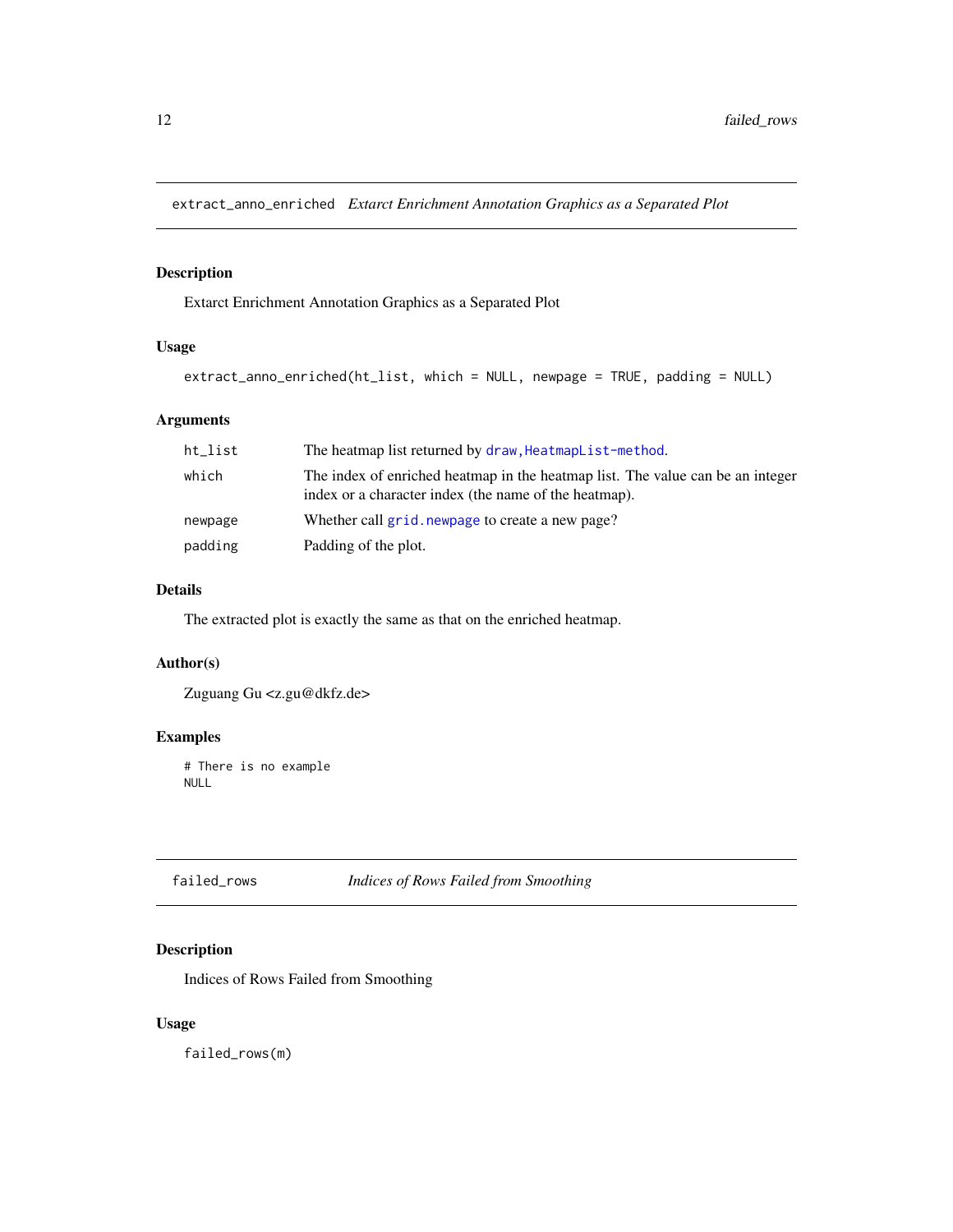# <span id="page-12-0"></span>getSignalsFromList 13

#### Arguments

m Matrix from [normalizeToMatrix](#page-15-1).

#### Value

A numeric vector or NULL.

#### Examples

# There is no example NULL

<span id="page-12-1"></span>getSignalsFromList *Get Signals from a List*

# Description

Get Signals from a List

#### Usage

```
getSignalsFromList(lt, fun = function(x) mean(x, na.rm = TRUE))
```
#### Arguments

| 1t  | A list of normalized matrices which are returned by normalizeToMatrix. Ma-      |
|-----|---------------------------------------------------------------------------------|
|     | trices in the list should be generated with same settings (e.g. they should use |
|     | same target regions, same extension to targets and same number of windows).     |
| fun | A user-defined function to summarize signals.                                   |

#### Details

Let's assume you have a list of histone modification signals for different samples and you want to visualize the mean pattern across samples. You can first normalize histone mark signals for each sample and then calculate means values across all samples. In following example code,  $hm\_gr\_list$ is a list of GRanges objects which contain positions of histone modifications, tss is a GRanges object containing positions of gene TSS.

```
mat_list = NULLfor(i in seq_along(hm_gr_list)) {
 mat_list[[i]] = normalizeToMatrix(hm_gr_list[[i]], tss, value_column = "density")
}
```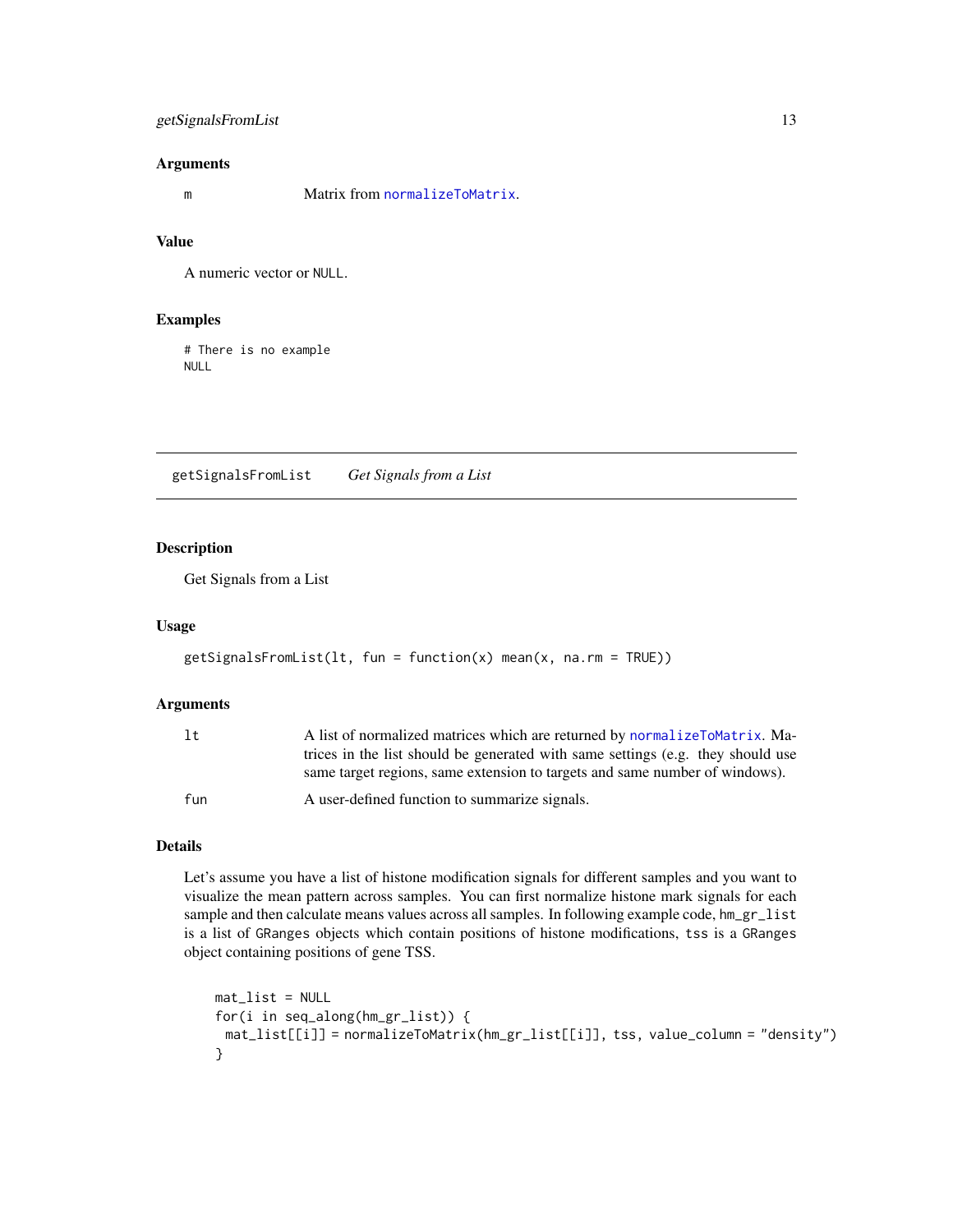<span id="page-13-0"></span>If we compress the list of matrices as a three-dimension array where the first dimension corresponds to genes, the second dimension corresponds to windows and the third dimension corresponds to samples, the mean signal across all sample can be calculated on the third dimension. Here [getSignalsFromList](#page-12-1) simplifies this job.

Applying getSignalsFromList() to mat\_list, it gives a new normalized matrix which contains mean signals across all samples and can be directly used in EnrichedHeatmap().

```
mat_mean = getSignalsFromList(mat_list)
EnrichedHeatmap(mat_mean)
```
The correlation between histone modification and gene expression can also be calculated on the third dimension of the array. In the user-defined function fun, x is the vector for gene i and window j in the array, and i is the index of current gene.

```
mat_corr = getSignalsFromList(mat_list,
   fun = function(x, i) cor(x, expr[i, ], method = "spearman"))
```
Then mat\_corr here can be used to visualize how gene expression is correlated to histone modification around TSS.

```
EnrichedHeatmap(mat_corr)
```
#### Value

A [normalizeToMatrix](#page-15-1) object which can be directly used for [EnrichedHeatmap](#page-8-1).

# Author(s)

Zuguang Gu <z.gu@dkfz.de>

#### Examples

NULL

makeWindows *Split Regions into Windows*

#### Description

Split Regions into Windows

#### Usage

```
makeWindows(query, w = NULL, k = NULL, direction = c("normal", "reverse"),
   short.keep = FALSE)
```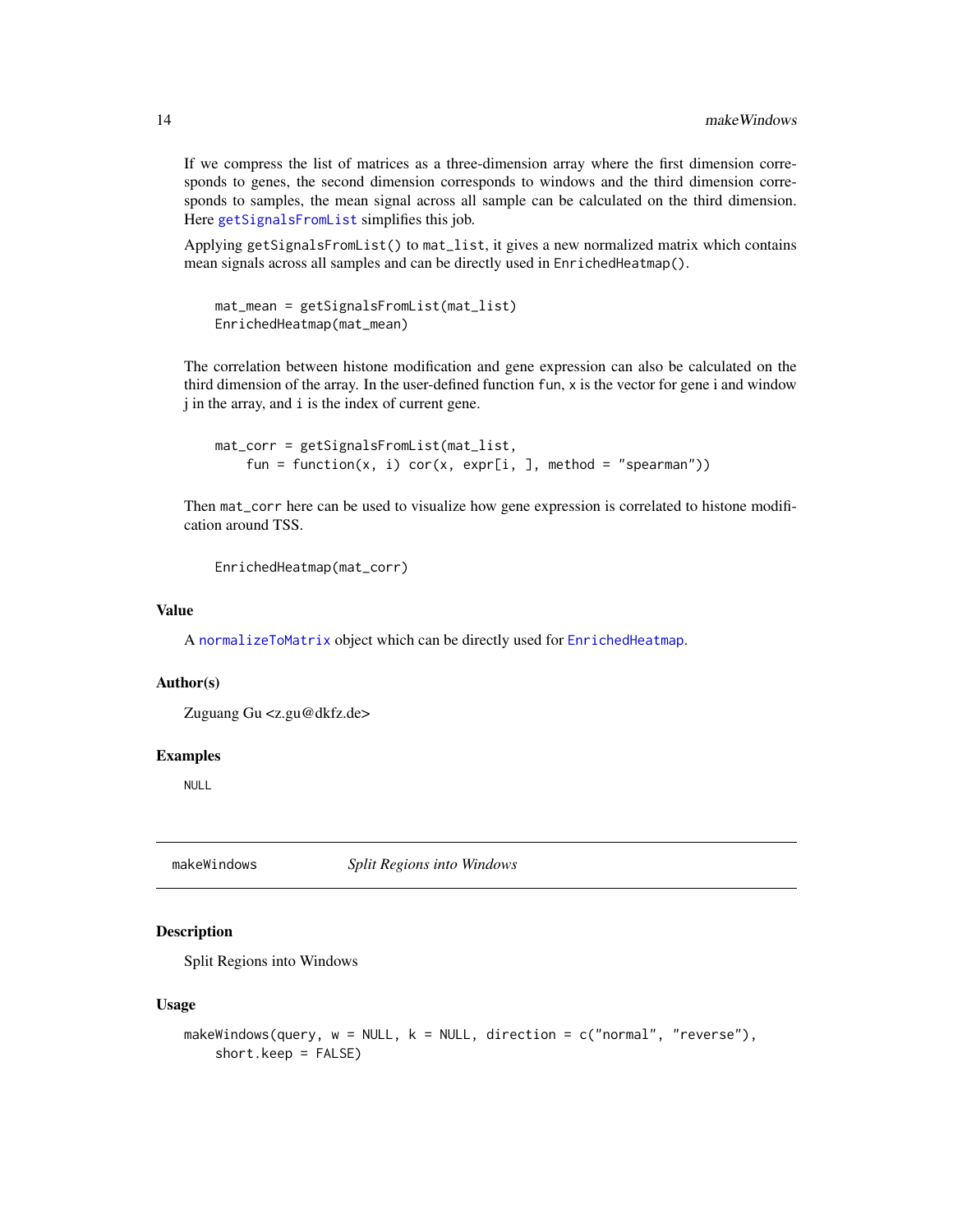#### make Windows 2008 and the contract of the contract of the contract of the contract of the contract of the contract of the contract of the contract of the contract of the contract of the contract of the contract of the cont

#### Arguments

| query      | A GRanges-class object.                                                                                                                                                                 |
|------------|-----------------------------------------------------------------------------------------------------------------------------------------------------------------------------------------|
| W          | Window size. A value larger than 1 means the number of base pairs and a value<br>between 0 and 1 is the percent to the current region.                                                  |
| k          | Number of partitions for each region. If it is set, all other arguments are ignored.                                                                                                    |
| direction  | Where to start the splitting? See 'Details' section.                                                                                                                                    |
| short.keep | If the the region can not be split equally under the window size, the argument<br>controls whether to keep the windows that are smaller than the window size. See<br>'Details' section. |

# Details

Following illustrates the meaning of direction and short.keep:

```
-->-->-->- one region, split by 3bp window (">" represents the direction of the sequence)
 aaabbbccc direction = "normal", short.keep = FALSE
 aaabbbcccd direction = "normal", short.keep = TRUE
  aaabbbccc direction = "reverse", short.keep = FALSE
 abbbcccddd direction = "reverse", short.keep = TRUE
```
#### Value

A [GRanges-class](#page-0-0) object with two additional columns attached:

- .i\_query which contains the correspondance between small windows and original regions in query
- .i\_window which contains the index of the small window on the current region.

#### Author(s)

Zuguang gu <z.gu@dkfz.de>

#### Examples

```
query = GRanges(seqnames = "chr1", ranges = IRanges(start = c(1, 11, 21), end = c(10, 20, 30)))
makeWindows(query, w = 2)
makeWindows(query, w = 0.5)
makeWindows(query, w = 3)
makeWindows(query, w = 3, direction = "reverse")
makeWindows(query, w = 3, short.keep = TRUE)makeWindows(query, w = 3, direction = "reverse", short.keep = TRUE)
makeWindows(query, w = 12)
makeWindows(query, w = 12, short.keep = TRUE)
makeWindows(query, k = 2)
makeWindows(query, k = 3)
query = GRanges(seqnames = "chr1", ranges = IRanges(start = c(1, 11, 31), end = c(10, 30, 70))
makeWindows(query, w = 2)
makeWindows(query, w = 0.2)
```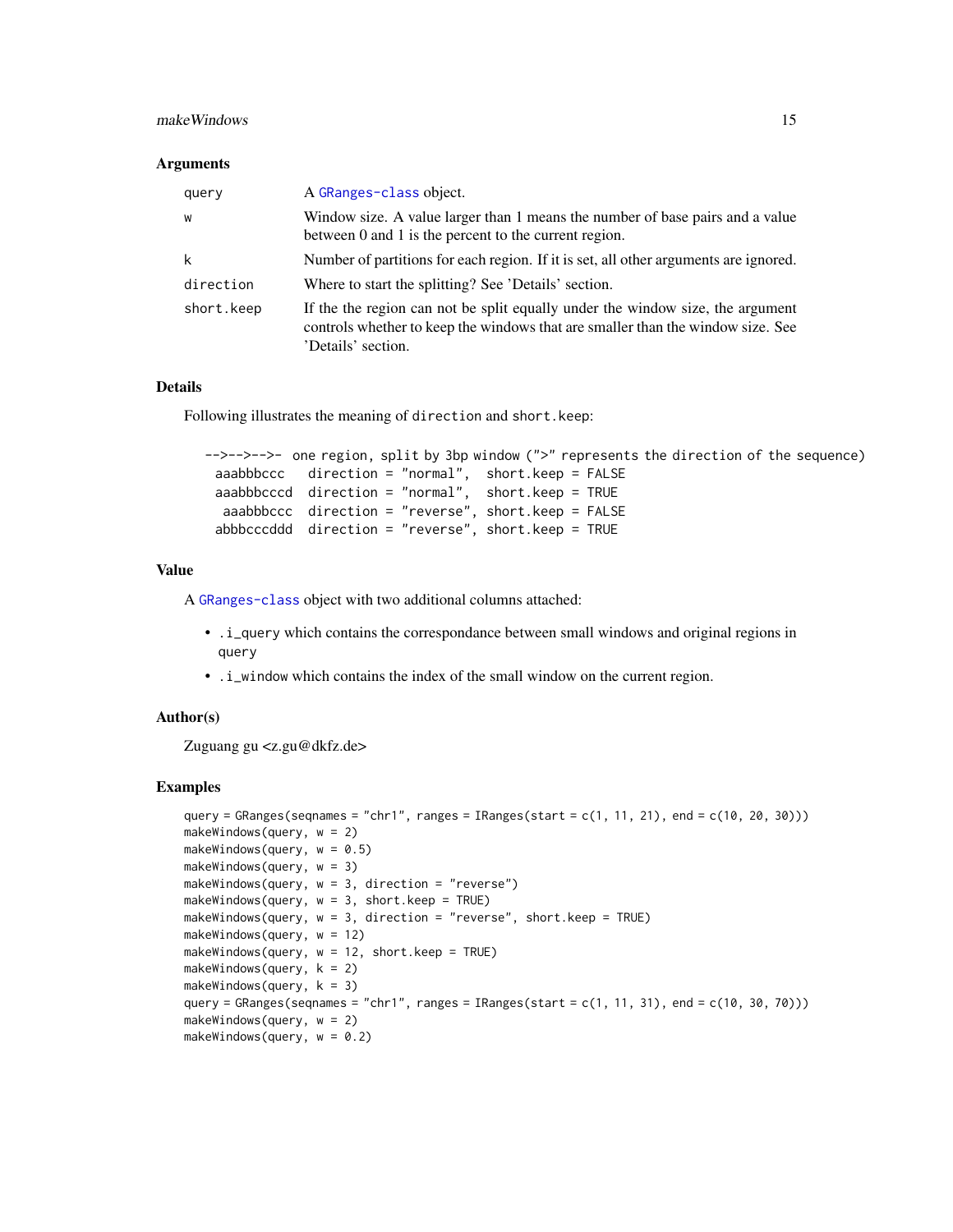<span id="page-15-1"></span><span id="page-15-0"></span>

# Description

Normalize Associations between Genomic Signals and Target Regions into a Matrix

# Usage

```
normalizeToMatrix(signal, target, extend = 5000, w = max(extend)/100,
  value_column = NULL, mapping_column = NULL, background = ifelse(smooth, NA, 0), empty_value = NULL,
  mean_mode = c("absolute", "weighted", "w0", "coverage"), include_target = any(width(target) > 1),
  target_ratio = min(c(0.4, mean(width(target))/(sum(extend) + mean(width(target))))),
  k = min(c(20, min(width(target)))), smooth = FALSE, smooth_fun = default_smooth_fun,
  keep = c(0, 1), limit = NULL, trim = NULL, flip_upstream = FALSE, verbose = TRUE)
```
# Arguments

| signal         | A GRanges-class object.                                                                                                                                                                                                                                                                                                                                                                                |
|----------------|--------------------------------------------------------------------------------------------------------------------------------------------------------------------------------------------------------------------------------------------------------------------------------------------------------------------------------------------------------------------------------------------------------|
| target         | A GRanges-class object.                                                                                                                                                                                                                                                                                                                                                                                |
| extend         | Extended base pairs to the upstream and/or downstream of target. It can be a<br>vector of length one or two. Length one means same extension to the upstream<br>and downstream.                                                                                                                                                                                                                        |
| W              | Window size for splitting upstream and downstream, measured in base pairs                                                                                                                                                                                                                                                                                                                              |
| value_column   | Column index in signal that is mapped to colors. If it is not set, it assumes<br>values for all signal regions are 1.                                                                                                                                                                                                                                                                                  |
| mapping_column | Mapping column to restrict overlapping between signal and target. By de-<br>fault it tries to look for all regions in signal that overlap with every target.                                                                                                                                                                                                                                           |
| background     | Values for windows that don't overlap with signal.                                                                                                                                                                                                                                                                                                                                                     |
| empty_value    | Deprecated, please use background instead.                                                                                                                                                                                                                                                                                                                                                             |
| mean_mode      | When a window is not perfectly overlapped to signal, how to summarize values<br>to the window. See 'Details' section for a detailed explanation.                                                                                                                                                                                                                                                       |
| include_target | Whether include target in the heatmap? If the width of all regions in target<br>is 1, include_target is enforced to FALSE.                                                                                                                                                                                                                                                                             |
| target_ratio   | The ratio of target columns in the normalized matrix. If the value is 1, extend<br>will be reset to $0$ .                                                                                                                                                                                                                                                                                              |
| k              | Number of windows only when $target\_ratio = 1$ or extend == 0, otherwise<br>ignored.                                                                                                                                                                                                                                                                                                                  |
| smooth         | Whether apply smoothing on rows in the matrix?                                                                                                                                                                                                                                                                                                                                                         |
| smooth_fun     | The smoothing function that is applied to each row in the matrix. This self-<br>defined function accepts a numeric vector (may contain NA values) and returns<br>a vector with same length. If the smoothing is failed, the function should call<br>stop to throw errors so that normalizeToMatrix can catch how many rows are<br>failed in smoothing. See the default default_smooth_fun for example. |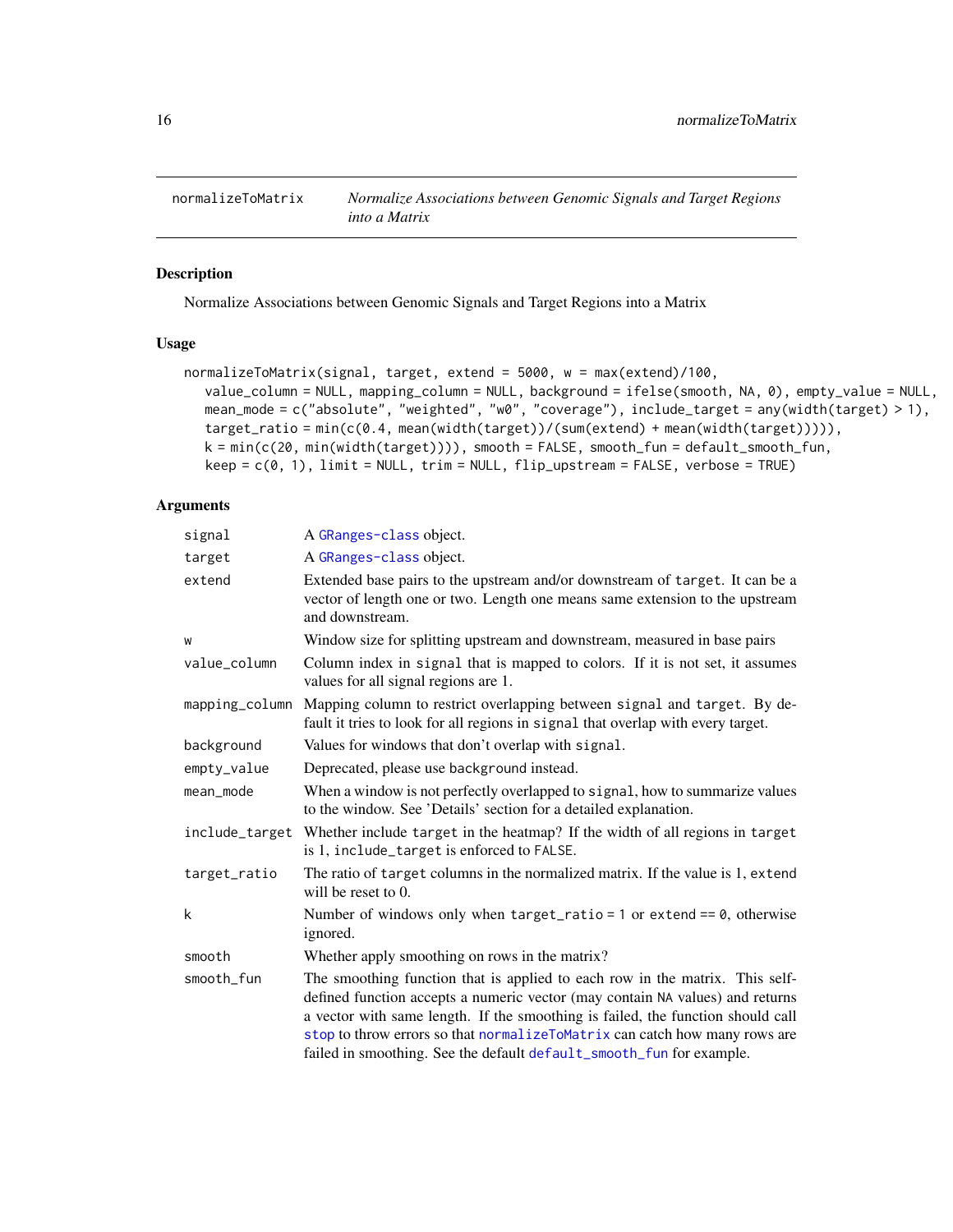<span id="page-16-0"></span>

| keep          | Percentiles in the normalized matrix to keep. The value is a vector of two per-<br>cent values. Values less than the first percentile is replaces with the first pen-<br>centile and values larger than the second percentile is replaced with the second<br>percentile.                                                                                                                                                                                                                                                                                                                     |
|---------------|----------------------------------------------------------------------------------------------------------------------------------------------------------------------------------------------------------------------------------------------------------------------------------------------------------------------------------------------------------------------------------------------------------------------------------------------------------------------------------------------------------------------------------------------------------------------------------------------|
| limit         | Similar as keep, but it provides boundary for absolute values. The value should<br>be a vector of length two.                                                                                                                                                                                                                                                                                                                                                                                                                                                                                |
| trim          | Deprecated, please use keep instead.                                                                                                                                                                                                                                                                                                                                                                                                                                                                                                                                                         |
| flip_upstream | Sometimes whether the signals are on the upstream or the downstream of the<br>targets are not important and users only want to show the relative distance to<br>targets. If the value is set to TRUE, the upstream part in the normalized matrix<br>is flipped and added to the downstream part The flipping is only allowed when<br>the targets are single-point targets or the targets are excluded in the normalized<br>matrix (by setting include_target = FALSE). If the extension for the upstream<br>and downstream is not equal, the smaller extension is used for the final matrix. |
| verbose       | Whether to print help messages.                                                                                                                                                                                                                                                                                                                                                                                                                                                                                                                                                              |

#### Details

In order to visualize associations between signal and target, the data is transformed into a matrix and visualized as a heatmap by [EnrichedHeatmap](#page-8-1) afterwards.

Upstream and downstream also with the target body are splitted into a list of small windows and overlap to signal. Since regions in signal and small windows do not always 100 percent overlap, there are four different averaging modes:

Following illustrates different settings for mean\_mode (note there is one signal region overlapping with other signals):

40 50 20 values in signal regions ++++++ +++ +++++ signal regions 30 values in signal region ++++++ signal region ================= a window (17bp), there are 4bp not overlapping to any signal regions. 4 6 3 3 overlap absolute:  $(40 + 30 + 50 + 20)/4$ weighted:  $(40*4 + 30*6 + 50*3 + 20*3)/(4 + 6 + 3 + 3)$  $w0:$   $(40*4 + 30*6 + 50*3 + 20*3)/(4 + 6 + 3 + 3 + 4)$ coverage: (40\*4 + 30\*6 + 50\*3 + 20\*3)/17

#### Value

A matrix with following additional attributes:

upstream\_index column index corresponding to upstream of target target\_index column index corresponding to target downstream\_index column index corresponding to downstream of target extend extension on upstream and downstream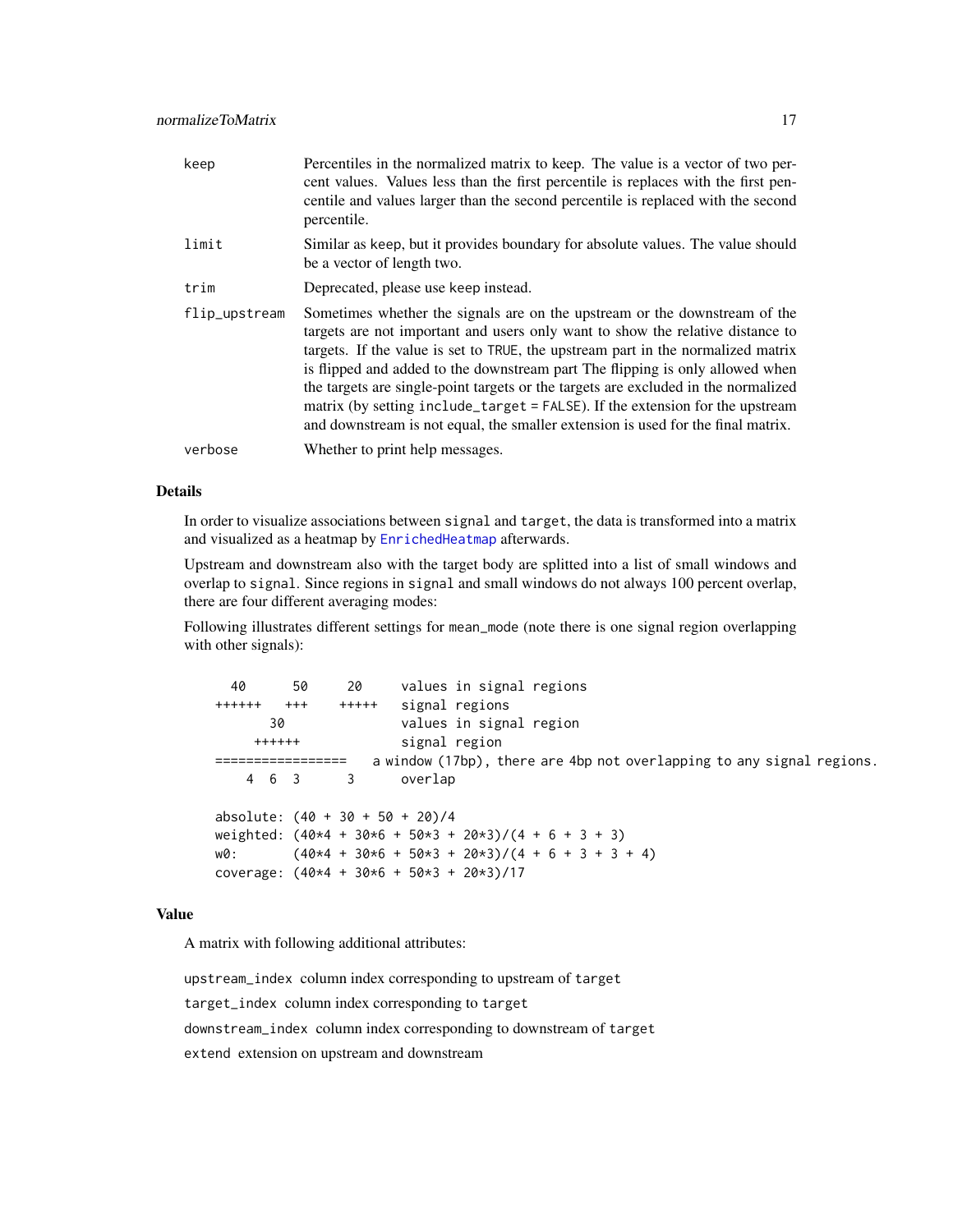<span id="page-17-0"></span>smooth whether smoothing was applied on the matrix failed\_rows index of rows which are failed after smoothing

The matrix is wrapped into a simple normalizeToMatrix class.

#### Author(s)

Zuguang Gu <z.gu@dkfz.de>

# Examples

```
signal = GRanges(seqnames = "chr1",
   ranges = IRanges(start = c(1, 4, 7, 11, 14, 17, 21, 24, 27),
                    end = c(2, 5, 8, 12, 15, 18, 22, 25, 28)),
    score = c(1, 2, 3, 1, 2, 3, 1, 2, 3))target = GRanges(seqnames = "chr1", ranges = IRanges(start = 10, end = 20))
normalizeToMatrix(signal, target, extend = 10, w = 2)
normalizeToMatrix(signal, target, extend = 10, w = 2, include_target = TRUE)
normalizeToMatrix(signal, target, extend = 10, w = 2, value_column = "score")
```
print.normalizedMatrix

*Print the Normalized Matrix*

## Description

Print the Normalized Matrix

# Usage

```
## S3 method for class 'normalizedMatrix'
print(x, \ldots)
```
#### **Arguments**

|   | The normalized matrix returned by normalizeToMatrix. |
|---|------------------------------------------------------|
| . | Other arguments.                                     |

#### Value

No value is returned.

### Author(s)

Zuguang Gu <z.gu@dkfz.de>

# Examples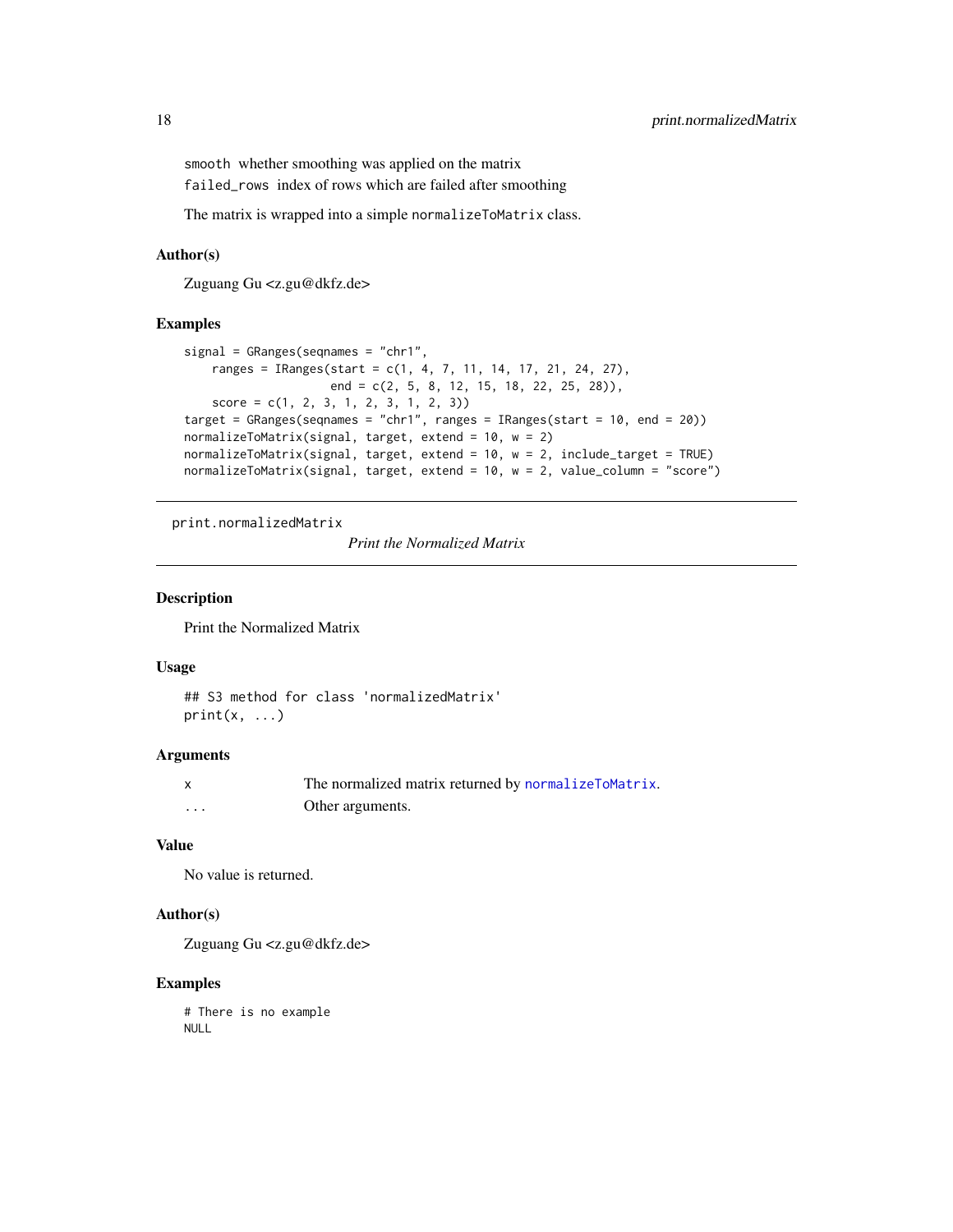<span id="page-18-0"></span>rbind.normalizedMatrix

*Bind Matrix by Rows*

# Description

Bind Matrix by Rows

# Usage

## S3 method for class 'normalizedMatrix'  $rbind(..., deparse.level = 1)$ 

# Arguments

... Matrices deparse.level Not used.

# Value

A normalizedMatrix class object.

# Author(s)

z.gu@dkfz.de

# Examples

# There is no example NULL

[.normalizedMatrix *Subset normalized matrix by rows*

# Description

Subset normalized matrix by rows

# Usage

```
## S3 method for class 'normalizedMatrix'
x[i, j, drop = FALSE]
```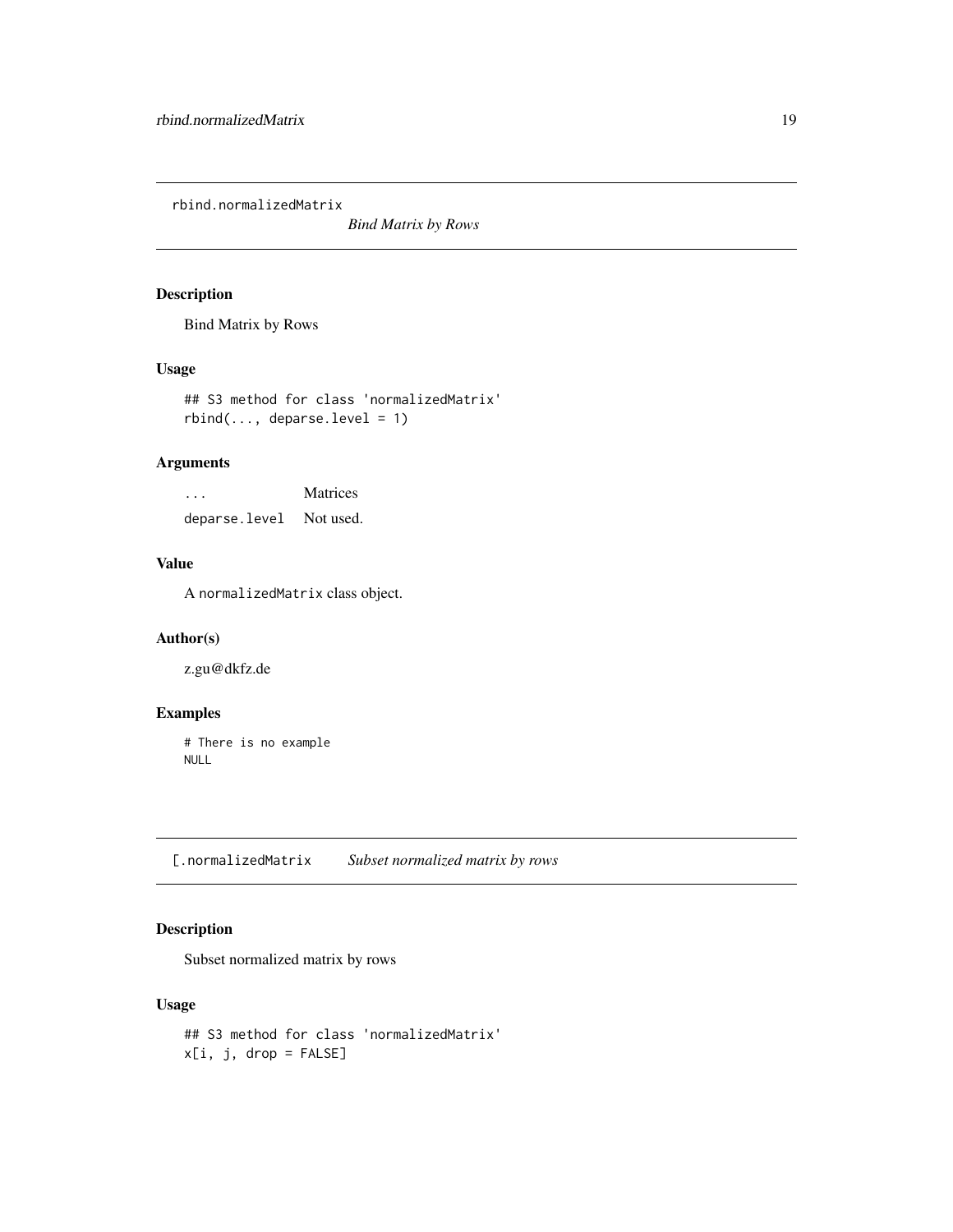# <span id="page-19-0"></span>Arguments

|      | the normalized matrix returned by normalizeToMatrix |
|------|-----------------------------------------------------|
|      | row index                                           |
|      | column index                                        |
| drop | whether drop the dimension                          |

# Value

A normalizedMatrix class object.

# Author(s)

Zuguang Gu <z.gu@dkfz.de>

# Examples